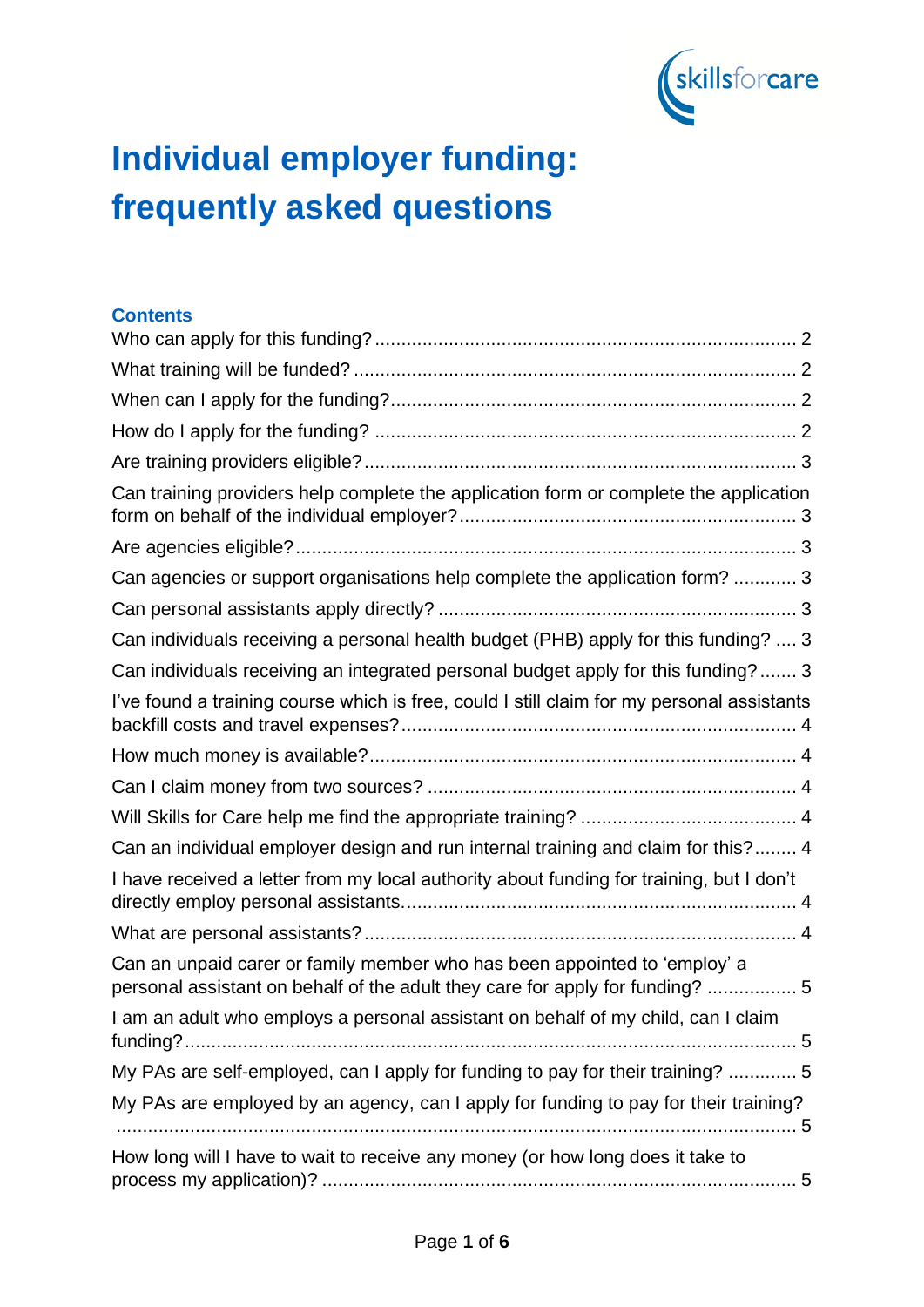| I have already received funding for a training course, but I forgot to claim for PA |  |
|-------------------------------------------------------------------------------------|--|
| I have been awarded funding for training, but I wasn't able to use the money before |  |
| I have been awarded funding for training; can I have more money for additional      |  |
|                                                                                     |  |

## **Who can apply for this funding?**

Any individuals who live in England and directly employ their own care and support staff can access this funding providing it is to pay for the learning and development for themselves and their personal assistants (PAs).

# **What training will be funded?**

All applications will be reviewed on a case by case basis. Funding is likely to be granted to pay for any training, development or qualifications that shows value for money and meets the care and management needs of the individual employer and their PAs.

**PHB holders** will not be able to apply to fund training for any delegated health care tasks included in the care plan they have agreed with the NHS organisation issuing their budget; training (or the funding for training) for these essential tasks must be provided by the NHS (for example, medication awareness).

## **When can I apply for the funding?**

You can apply for funding anytime between now and the end of March. Funding is finite and employers are encouraged to apply as soon as possible. Grant funding will be allocated on a 'first come, first served' basis. If the application is successful funding will be paid directly into the individual employer's bank account. This means training can be paid for before individual employers or PAs attend the course(s).

# **How do I apply for the funding?**

To apply for funding an application form must be fully completed.

The individual employer receiving the funding does not have to complete the form, this could be done by a PA, family member or support organisation, but the individual employer (or the person with the power of attorney in certain circumstances) must sign the form and say they accept the conditions of the grant funding.

Before completing the form make sure you read the guidance document.

After completing the application form, email it to funding@skillsforcare.org.uk or send it by post to IE funding, Skills for Care, West Gate, Grace Street, Leeds, LS1 2RP.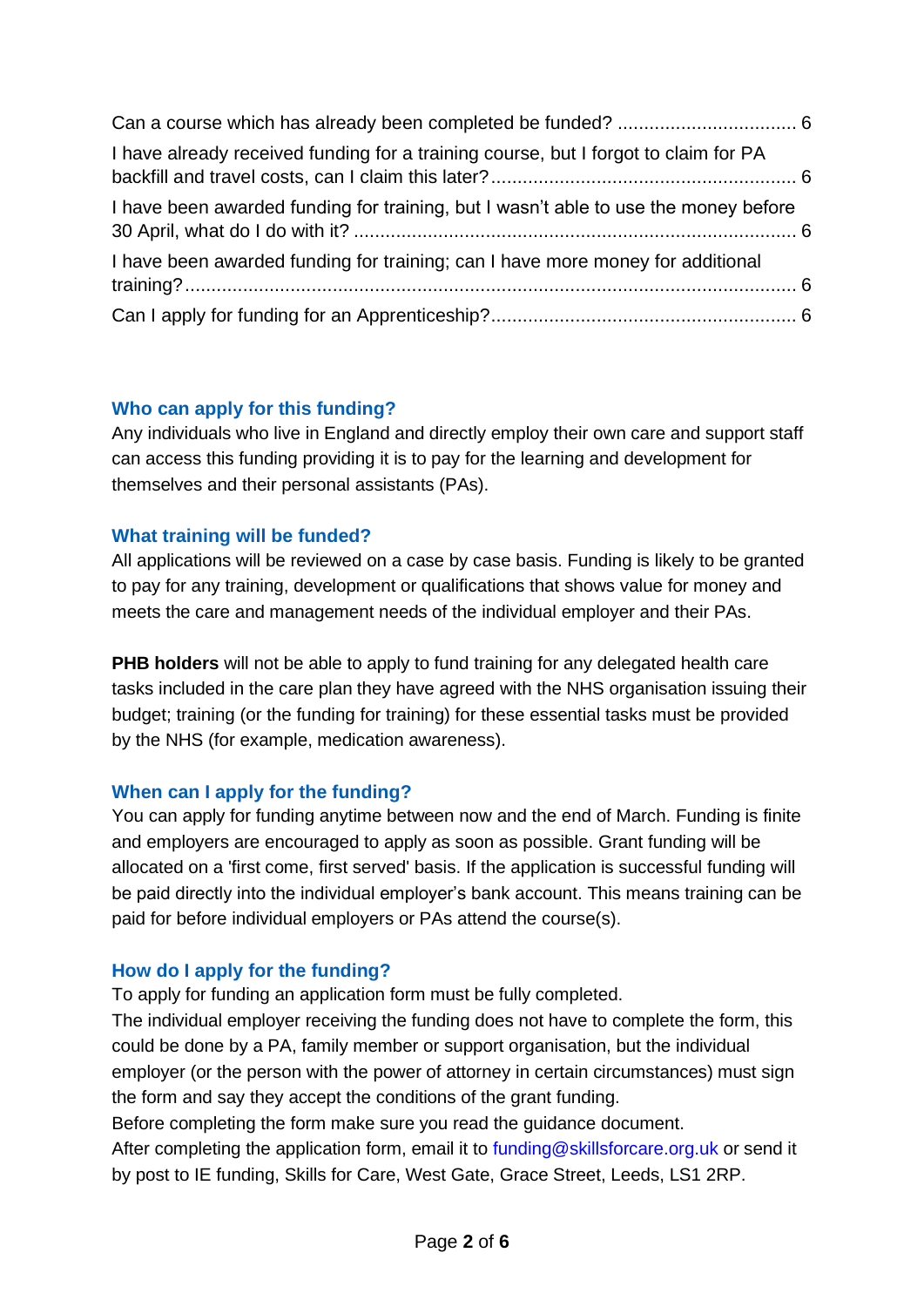#### **Are training providers eligible?**

No, the funding is only available for individual employers.

# **Can training providers help complete the application form or complete the application form on behalf of the individual employer?**

No, training providers should not support individual employers to complete the application form. Only individual employers (or the person with the power of attorney in certain circumstances) may complete and apply. All funding will be sent to the individual employer.

#### **Are agencies eligible?**

No, the funding is only available for individual employers.

#### **Can agencies or support organisations help complete the application form?**

Agencies (e.g. user led and support organisations) can support individual employers to complete the application form if they are asked to by the employer. However, the individual employer **must** be the person who accepts the conditions of the grant and submits the application (or the person with the power of attorney in certain circumstances).

#### **Can personal assistants apply directly?**

No, but the PA can support the individual employer to complete the application if they are asked to by the employer. The individual employer **must** be the person who accepts the conditions of the grant and submits the application (or the person with the power of attorney in certain circumstances).

# **Can individuals receiving a personal health budget (PHB) apply for this funding?**

Yes, individuals who receive a personal budget and use that to employ PAs for themselves or their children can apply for funding. But the funding cannot be used to pay for health related training courses (e.g. medication awareness).

# **Can individuals receiving an integrated personal budget apply for this funding?**

People who receive an integrated personal budget can apply for funding, but the funding cannot be used to pay for health related training courses.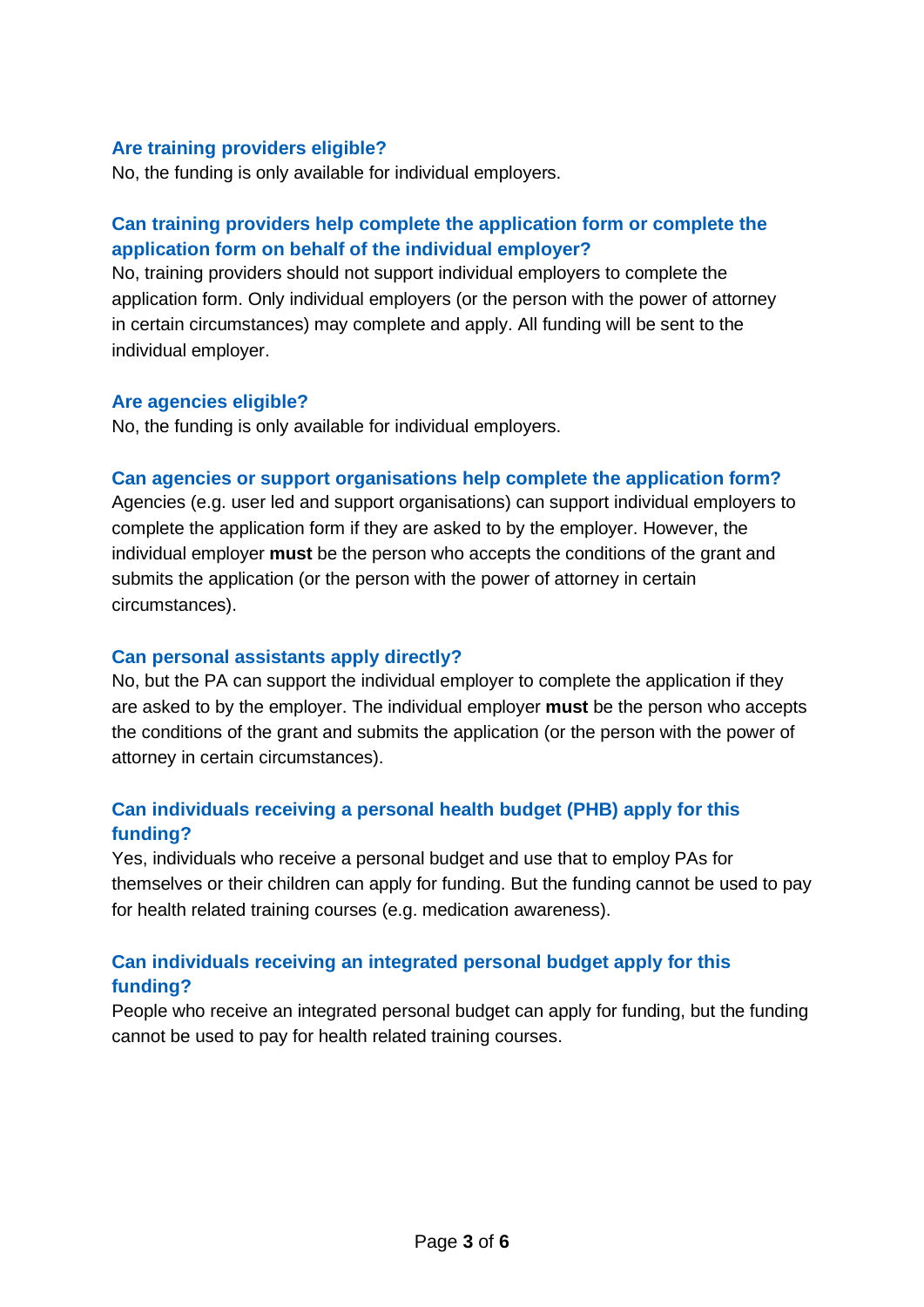## **I've found a training course which is free, could I still claim for my personal assistants backfill costs and travel expenses?**

Yes, replacement PA or backfill costs and any travel expenses can be claimed even if you are not paying for the training. We still need to know the details of the training course including who will be delivering it and who will be attending.

#### **How much money is available?**

There is over £50,000 of funding available that will be awarded on a first come first served basis.

#### **Can I claim money from two sources?**

It is fine to claim funding from two sources from Skills for Care's point of view if the individual employer is not making a profit and the same cost is not being claimed from more than one source of funding.

## **Will Skills for Care help me find the appropriate training?**

No, Skills for Care does not find training for individual employers and personal assistants. We encourage individual employers and personal assistants to research appropriate training themselves.

You may be able to find additional support from your local authority, clinical commissioning group (CCG), direct payments support organisation, etc.

You might want to consider training providers that have been endorsed by Skills for Care through our Endorsement Framework; this is a mark of quality for good learning and development. You can see a list of providers that have achieved this mark and their courses by visiting www.skillsforcare.org.uk/endorsement. Click here to go to the directory.

## **Can an individual employer design and run internal training and claim for this?**

Any training would need to be assessed by a training provider before we would consider funding any internal training.

# **I have received a letter from my local authority about funding for training, but I don't directly employ personal assistants.**

You may have PAs that your local authority or clinical commissioning group (CCG) has supported you to recruit and pays their salary on your behalf through a managed account; this does not mean you cannot claim funding. You are still classed as an individual employer and would be eligible for this funding.

#### **What are personal assistants?**

Personal assistants (sometimes called a PAs, a support worker, or carer) are employed by people who need care and support. PAs work directly with individuals to support them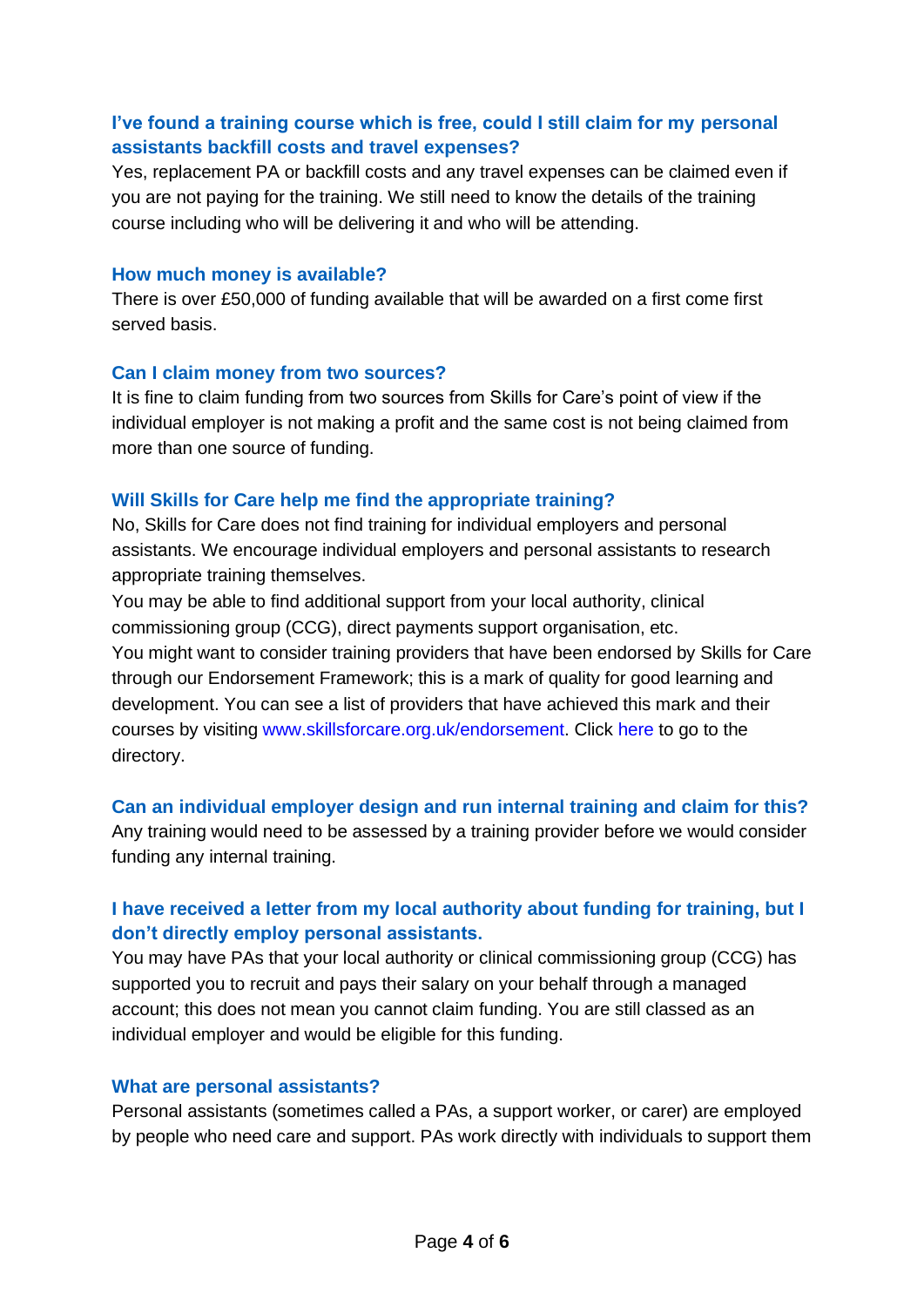to live as independently as possible and in a way they choose. They carry out a wide range of tasks needed by the individual employer.

# **Can an unpaid carer or family member who has been appointed to 'employ' a personal assistant on behalf of the adult they care for apply for funding?**

This will be reviewed on a case by case basis. If the carer or family member is the nominated person responsible for recruiting and managing PAs and would like to do some training on how to do payroll, managing people, etc. then we will consider this. In general, unpaid carers are not eligible for this funding.

## **I am an adult who employs a personal assistant on behalf of my child, can I claim funding?**

If the child is aged 18 or over, yes, you can apply for funding. If the child is under the age of 18, only those that receive a personal health budget (PHB) to employ PAs can apply for this funding.

**Individuals employing PAs for children under the age of 18** using a social care budget are not eligible to apply for funding. We are not aware of any similar funding available from the Department for Education (DfE), who has responsibility for children's services and would recommend that you speak to your local authority about possible training or funding for training.

## **My PAs are self-employed, can I apply for funding to pay for their training?**

No, this funding is for employers and is made available to support the learning and development of the PAs they directly employ. People engaging the services of a selfemployed PA are not employers and, therefore, cannot apply for this funding. People working on a self-employed are in business for themselves and are responsible for the maintenance of their own knowledge and skills.

# **My PAs are employed by an agency, can I apply for funding to pay for their training?**

No, this funding is for employers and is made available to support the learning and development of the PAs they directly employ. PAs employed by an agency should speak to their employer about learning and development.

# **How long will I have to wait to receive any money (or how long does it take to process my application)?**

Skills for Care aims to process all applications as quickly as possible. You should allow approximately four weeks between sending your application and receiving notification that the money has been sent to your bank account. If there are any difficulties with processing your application (e.g. missing documents or information), then you will have to wait longer to find out if your application has been successful and receive the money.